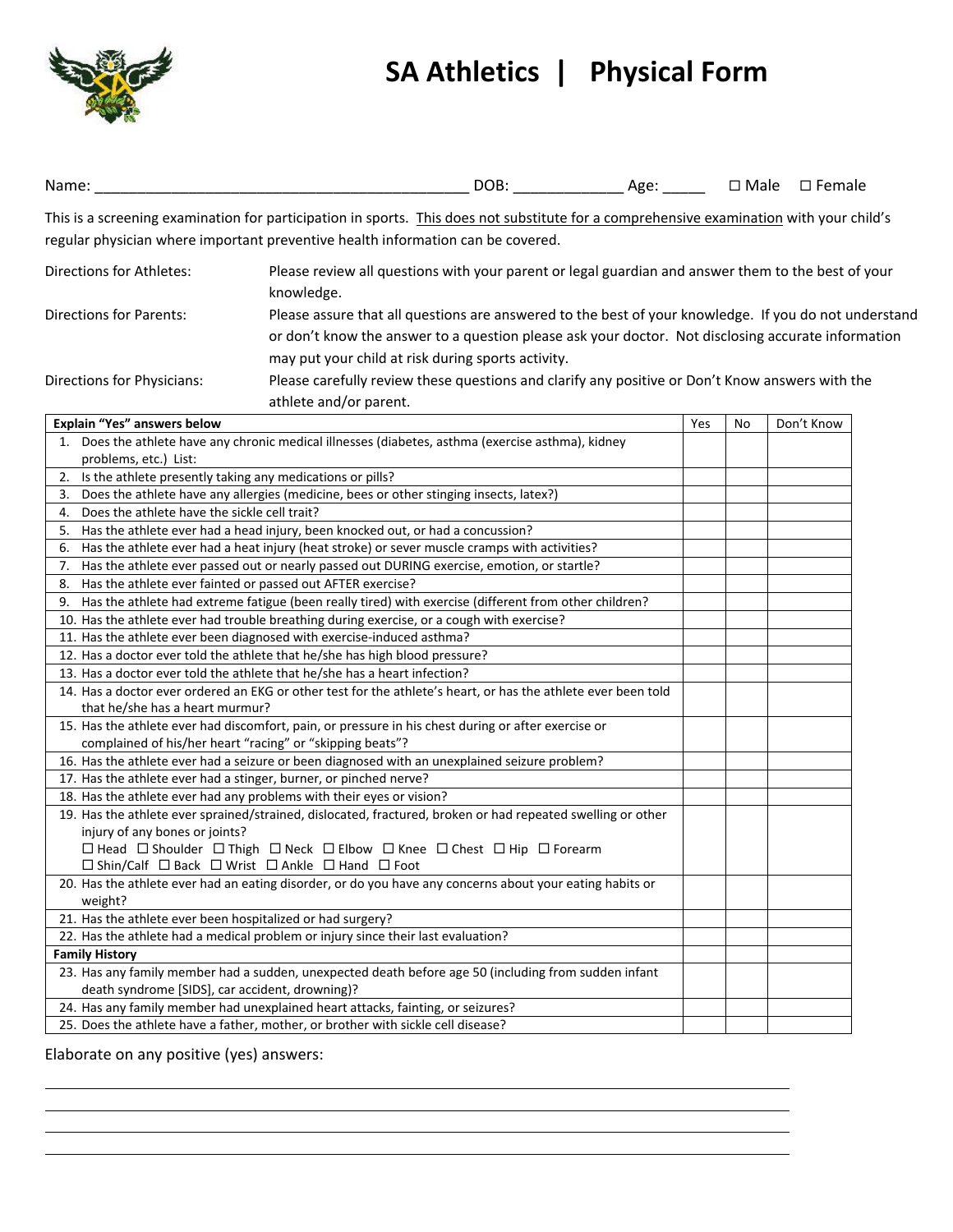By signing below I agree that I have reviewed and answered each question above. Every question is answered completely and is correct to the best of my knowledge. Furthermore, I give consent for this examination and give permission for my child to participate in sports.

| Signature of Parent/Legal Guardian: | Date: |
|-------------------------------------|-------|
| Signature of Athlete: ____          | Date: |
| Phone Number:                       |       |